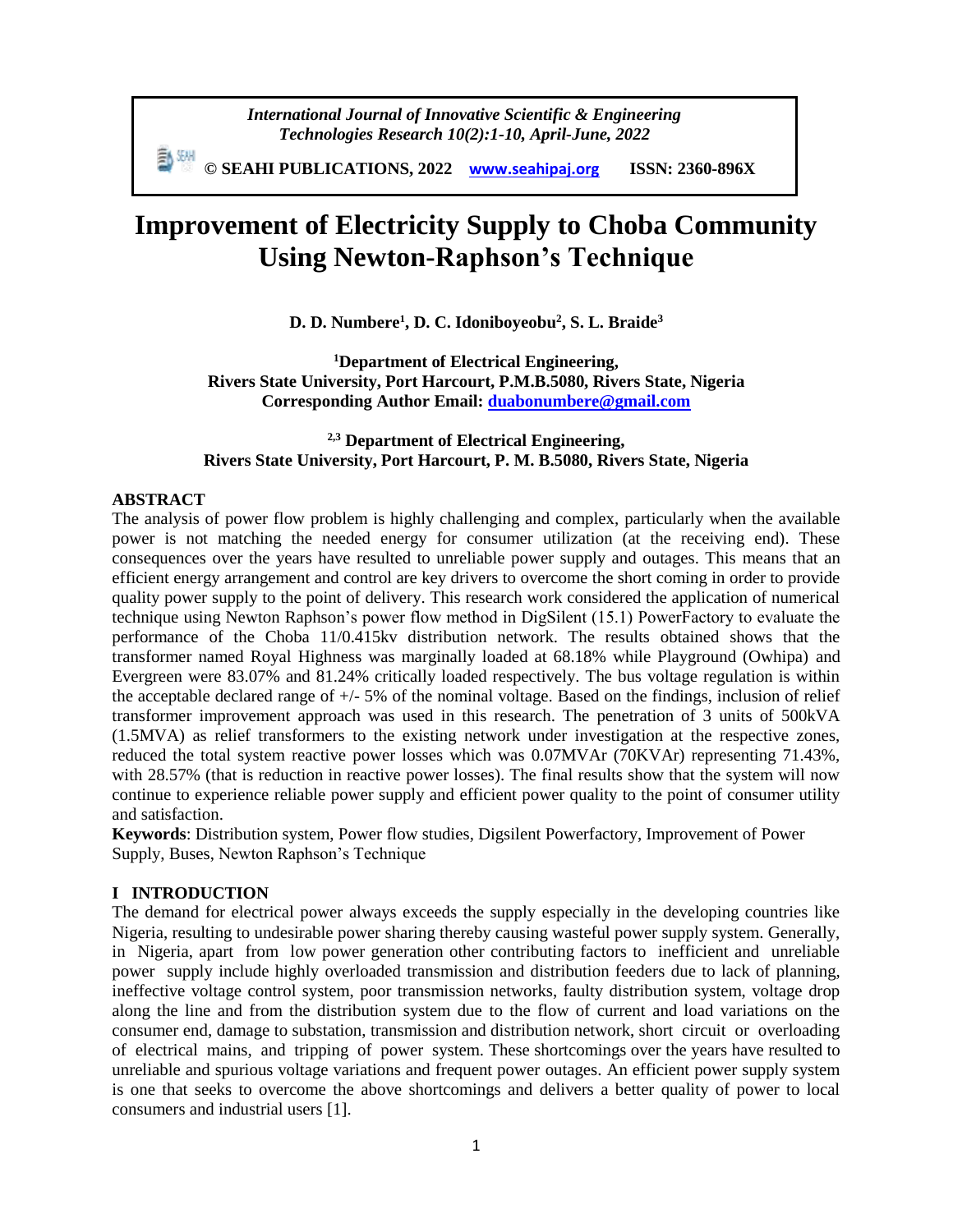A power flow program is a computer code that implements a power flow solution procedure. The power flow solution contains the voltages and angles at all buses, and from this information, we may compute the real and reactive generation and load levels at all buses and the real and reactive flows across all circuits"

The load demand determines the voltage at which power is to be supplied. The loads may be residential, industrial, or commercial which brings about the peak load and off-peak load hours. Power is transmitted from low demand areas to high load demand in the grid network. The control of generation, transmission, distribution, and area exchange is performed from a centralized location.

To perform the control functions satisfactorily, the steady state power flow must be known. The entire system is modelled as an electric network and a solution is simulated using a digital program. This is called power flow analysis. The power flow analysis (also known as the load flow problem) is a very important and fundamental tool involving numerical analysis applied to a power system. The results play a major role in the day-to-day operation of any system for its control and economic schedule. The analysis is also employed during power system design procedures, planning expansion and development of control strategies. The purpose of any load flow analysis is to compute precise steady-state voltages and voltage angles of all buses in the network, for specified load, generator real power and voltage conditions [2]. Once this information is known, the real and reactive power flows into every line and transformer, as well as generator reactive power output can be analytically determined. Due to the nonlinear nature of this problem, numerical methods are employed to obtain a solution that is within an acceptable tolerance [3]."

In this dissertation, power flow analysis will be carried out on the Choba electrical distribution network in order to improve the power supply in the network. The analysis is performed by simulation of the Choba community Network under DigSILENT powerfactory environment.

#### **II LITERATURE REVIEW**

Load flow studies are used to ensure that electrical power transfer from generators to consumers through the grid system is stable, reliable, and economic.

To obtain a reliable power system operation under normal balanced three phase steady state conditions, it is required to have the following:

- a. Generation supplies the load demand and losses.
- b. Bus voltage magnitudes remain close to rated values.
- c. Generator operates within specific real and reactive power limits.
- d. Transmission lines and transformers are not overloaded.

#### **Bus Classification**

"A bus is a node in which one or more lines, one or more loads and generators are connected. In a power system, each node or bus is associated with 4 quantities such as voltage magnitude, voltage phase angle, active or true power, and reactive power. 2 of these four quantities are determined, and the remaining 2 must be determined by solving the equation.

Depending on the quantities that have been specified, the buses are classified into 3 categories [4][5][6][7][8].

**(a) Load Bus**: "No generator is connected to the bus. At this bus the real and reactive power are specified. It is desired to find out the voltage magnitude and phase angle through load flow solutions. It is required to specify only  $P_{ns}$  and  $Q_{ns}$  at such bus as at a load bus voltage can be allowed to vary within the permissible values"

Complex power  $S_{ns} = P_{ns} + jQ_{ns}$  taken from or injected into the system is defined. Such nodes may also include links to other systems. At these load nodes, the voltage magnitude  $|V_n|$  and phase angle  $\delta_n$  must be calculated.

**(b) Generator Bus or Voltage Controlled Bus**: Here the voltage magnitude,  $V_n$  corresponding to the generator voltage and real power  $P_{ns}$  corresponds to its rating are specified. It is required to find out the reactive power generation  $Q_g$  and phase angle of the bus voltage.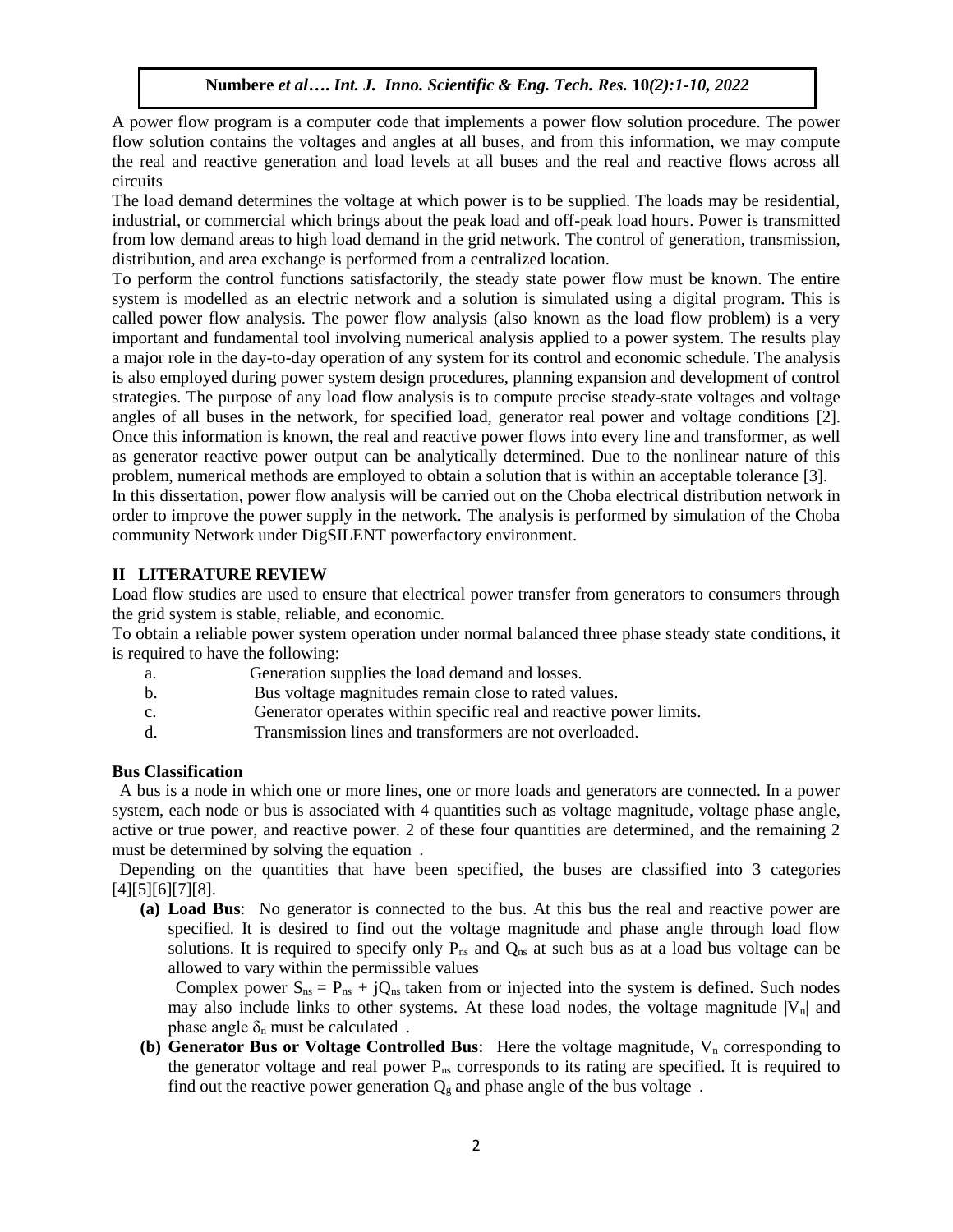These constraints reflect the generator's operating characteristics, in which power is controlled by the governor and terminal voltage is controlled by the automatic voltage regulator. At the generator nodes the voltage phase angle  $\delta_n$  must be calculated

**(c) Slack (Swing) Bus**: "For the Slack Bus (Floating bus), it is assumed that the voltage magnitude |V| and voltage phase are known, whereas real and reactive powers  $P_{ns}$  and  $Q_{ns}$  are obtained through the load flow solution. This node acts as the reference node and is commonly chosen to have a phase angle  $\delta_n = 0^\circ$ .

## **Load Flow Solution Methods**

The following three methods are mostly used for the solution of a Load Flow Problem.

- a. Fast-Decoupled Technique.
- b. Gauss-Seidel Technique.
- c. Newton-Raphson Technique

The choice of a solution method for practical application is usually difficult. It requires a careful analysis of the comparative merits and demerits of the many available methods. The best method to be considered fit must possess the following properties or characteristics:

- a. Low computer storage like where minicomputers are used for on-line application.
- b. High computational speed.
- c. Fast convergence characteristics.
- d. Simplicity- that is, the algorithm can easily be coded in the computer.
- e. Reliability of solution that is for ill conditioned and for real time application solution will be possible.
- f. Versatility to have the ability to handle conventional and social features like the adjustment of tap ratios on transformers and different representation of power system apparatus"

The problem or difficulty is that no one method possesses all the desired features or characteristics.

# **III MATERIALS AND METHOD**

#### **Materials**

- i. The assessment of the physical state of Choba 11kV/0.415kV distribution network was done with exact reference to the type and size of conductors, transformers ratings and route length as shown in the data gotten from Port Harcourt Electricity Distribution Company (PHEDC).
- ii. DigSilent (15.1) PowerFactory Software was used for the simulation [9].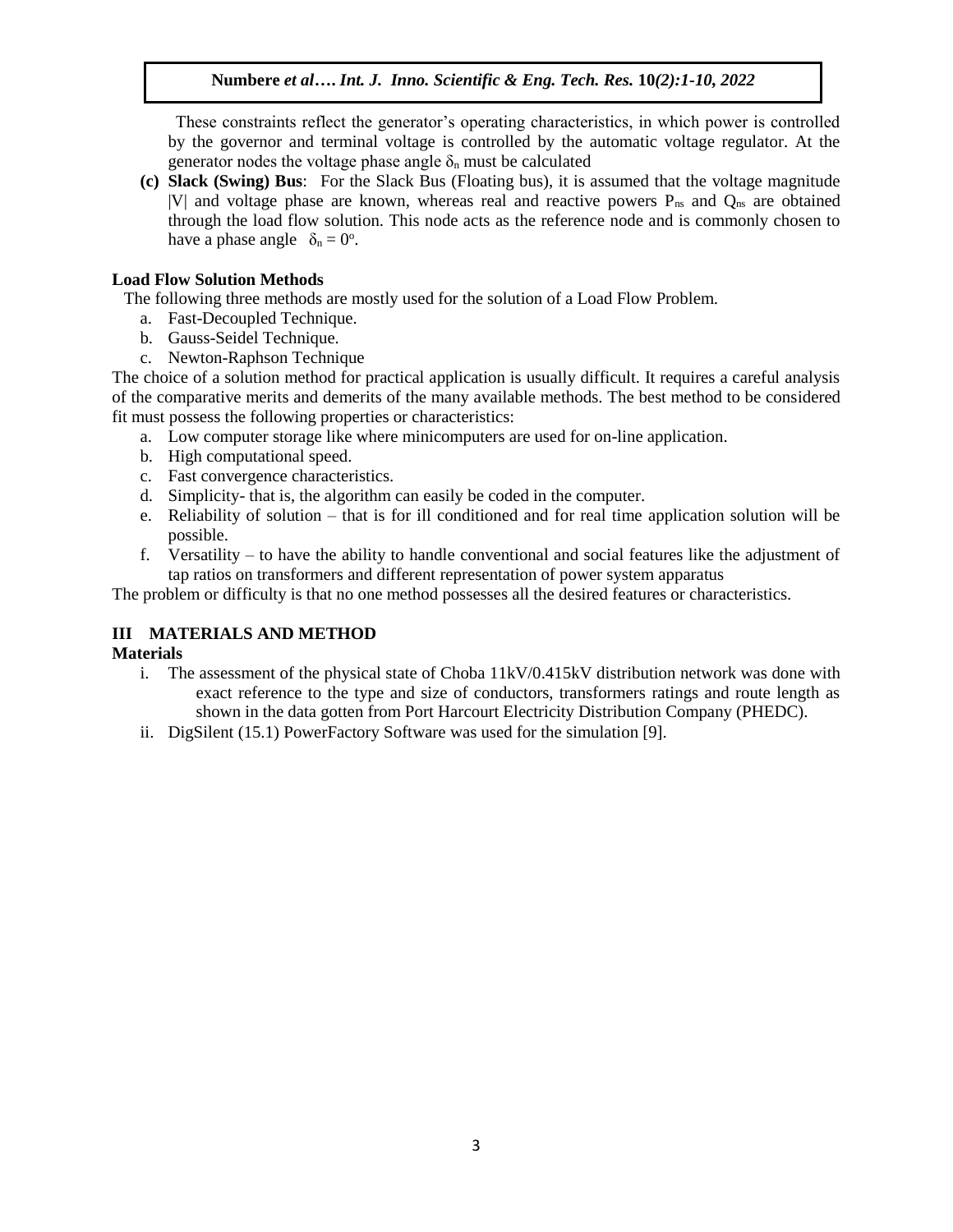

**Figure 3.1: Single Line Diagram of the Existing Choba 11/0.415KV Distribution Network Layout**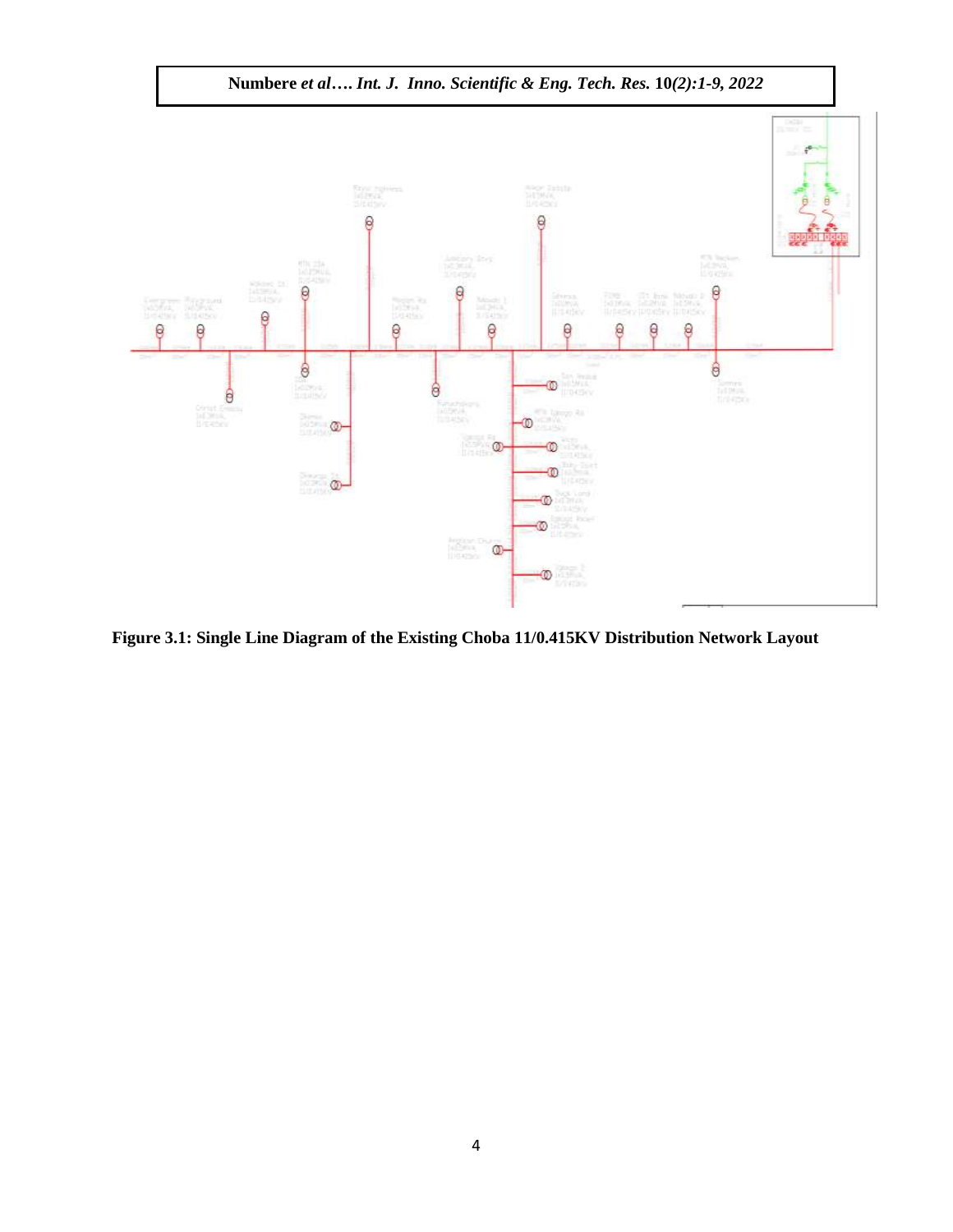| Numbere et al Int. J. Inno. Scientific & Eng. Tech. Res. 10(2):1-10, 2022 |  |  |  |  |  |
|---------------------------------------------------------------------------|--|--|--|--|--|
|                                                                           |  |  |  |  |  |

| <b>Table 3.1: Details of Examined Transformers</b> |                                          |                     |                                  |                 |                 |                 |  |
|----------------------------------------------------|------------------------------------------|---------------------|----------------------------------|-----------------|-----------------|-----------------|--|
| <b>NAME OF STREET /</b>                            |                                          | <b>TRANSFORMER</b>  |                                  | <b>READINGS</b> |                 |                 |  |
| S/N                                                | <b>LOCATION OF</b><br><b>TRANSFORMER</b> | <b>RATING (MVA)</b> | $\mathbf{R}(\mathbf{A})$<br>Y(A) |                 | B(A)            | N(A)            |  |
| $\mathbf{1}$                                       | <b>MTN Nwokem</b>                        | 0.100               | $\overline{25}$                  | 20              | $\overline{24}$ | $\overline{12}$ |  |
| $\sqrt{2}$                                         | Sammies                                  | 0.100               | 32                               | 30              | $24\,$          | 12              |  |
| 3                                                  | Ndoudo 2                                 | 0.500               | 232                              | 243             | 234             | 130             |  |
| $\overline{4}$                                     | <b>First Bank</b>                        | 0.200               | 80                               | 82              | 78              | 30              |  |
| 5                                                  | <b>FCMB</b>                              | 0.100               | 35                               | 30              | 27              | 17              |  |
| 6                                                  | Genesis                                  | 0.100               | 30                               | 30              | 29              | 12              |  |
| $\boldsymbol{7}$                                   | <b>Alikor Estate</b>                     | 0.500               | 304                              | 308             | 302             | 73              |  |
| 8                                                  | Sam Amadi                                | 0.500               | 281                              | 173             | 300             | 88              |  |
| $\overline{9}$                                     | MTN Igbogo Rd                            | 0.100               | 26                               | 29              | $24\,$          | $11\,$          |  |
| 10                                                 | Waso                                     | 0.500               | 311                              | 166             | 247             | 140             |  |
| 11.                                                | Igbogo Road                              | 0.500               | 165                              | 94              | 202             | 94              |  |
| 12                                                 | <b>Baby Giant</b>                        | 0.200               | 100                              | 90              | 85              | 35              |  |
| 13                                                 | Sugar Land                               | 0.300               | 110                              | 105             | 112             | 38              |  |
| 14                                                 | Igbogo Relief                            | 0.500               | 285                              | 171             | 381             | 94              |  |
| 15                                                 | Anglican Church                          | 0.500               | 261                              | 122             | 139             | 120             |  |
| 16                                                 | Igbogo 2                                 | 0.500               | 321                              | 318             | 316             | 54              |  |
| 17                                                 | 3JS Villa                                | 0.200               | 92                               | 84              | $80\,$          | 37              |  |
| 18                                                 | Ndoudo 1                                 | 0.300               | 124                              | 96              | 139             | 90              |  |
| 19                                                 | Judiciary Qtrs                           | 0.300               | 187                              | 177             | 266             | 64              |  |
| 20                                                 | Rumuchakara                              | .500                | 370                              | 323             | 265             | 93              |  |
| 21                                                 | Mission Rd                               | 0.500               | 229                              | 215             | 144             | 60              |  |
| 22                                                 | <b>Royal Highness</b>                    | 0.200               | 83                               | 91              | 95              | 40              |  |
| 23                                                 | Okemini                                  | 0.500               | 278                              | 77              | 357             | 230             |  |
| 24                                                 | Okwunga                                  | 0.300               | 117                              | 110             | 113             | 72              |  |
| 25                                                 | <b>SDA</b>                               | 0.200               | 150                              | 120             | 90              | 38              |  |
| 26                                                 | <b>MTN SDA</b>                           | 0.050               | 20                               | 18              | 20              | 5               |  |
| 27                                                 | Wokoma                                   | 0.500               | 348                              | 492             | 502             | 150             |  |
| 28                                                 | <b>Christ Embassy</b>                    | 0.300               | 300                              | 295             | 303             | 40              |  |
| 29                                                 | Playground                               | 0.500               | 515                              | 511             | 518             | 163             |  |
| 30                                                 | Evergreen                                | 0.500               | 512                              | 502             | 506             | 150             |  |

**Source: Port Harcourt Electricity Distribution Company (PHEDC)**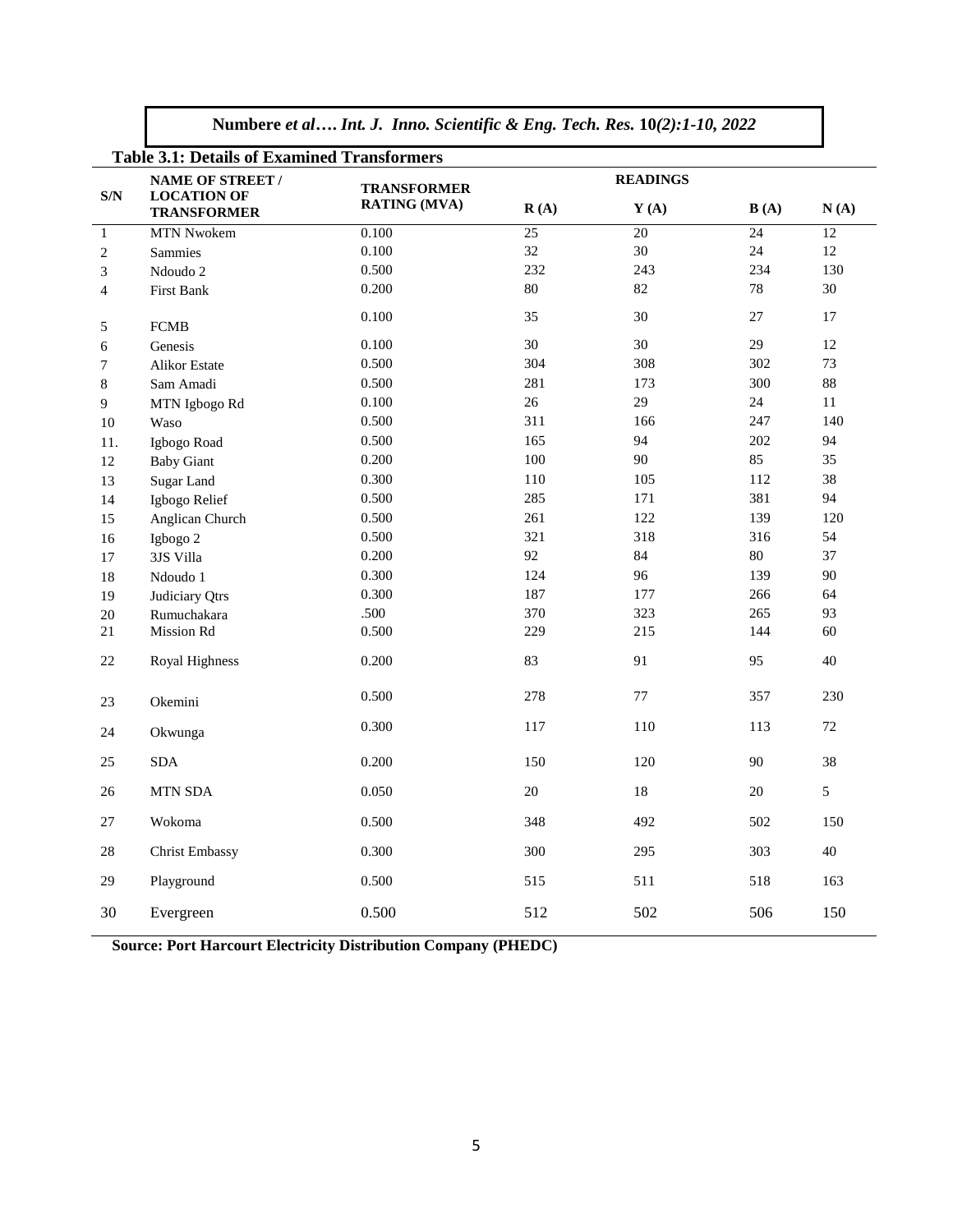#### **Method**

The overall methodology is explained in the chart shown below.



#### **3.1 Determination of Overloaded Transformer**

The apparent power performance index is used to determine the percentage loading of transformers in the network. Based on the principle of loading of distribution transformers being 60% on rating for design purpose, transformers with loadings in excess of this figure are considered overloaded"

$$
Percentage~loading = \left[\frac{S_Mv_A}{S_{MAX}}\right] \times 100
$$

(3.1)

Where;  $S_{MAX}$  is the MVA rating of the transformer

 $S_{MVA}$  is the operating MVA from power flow calculations.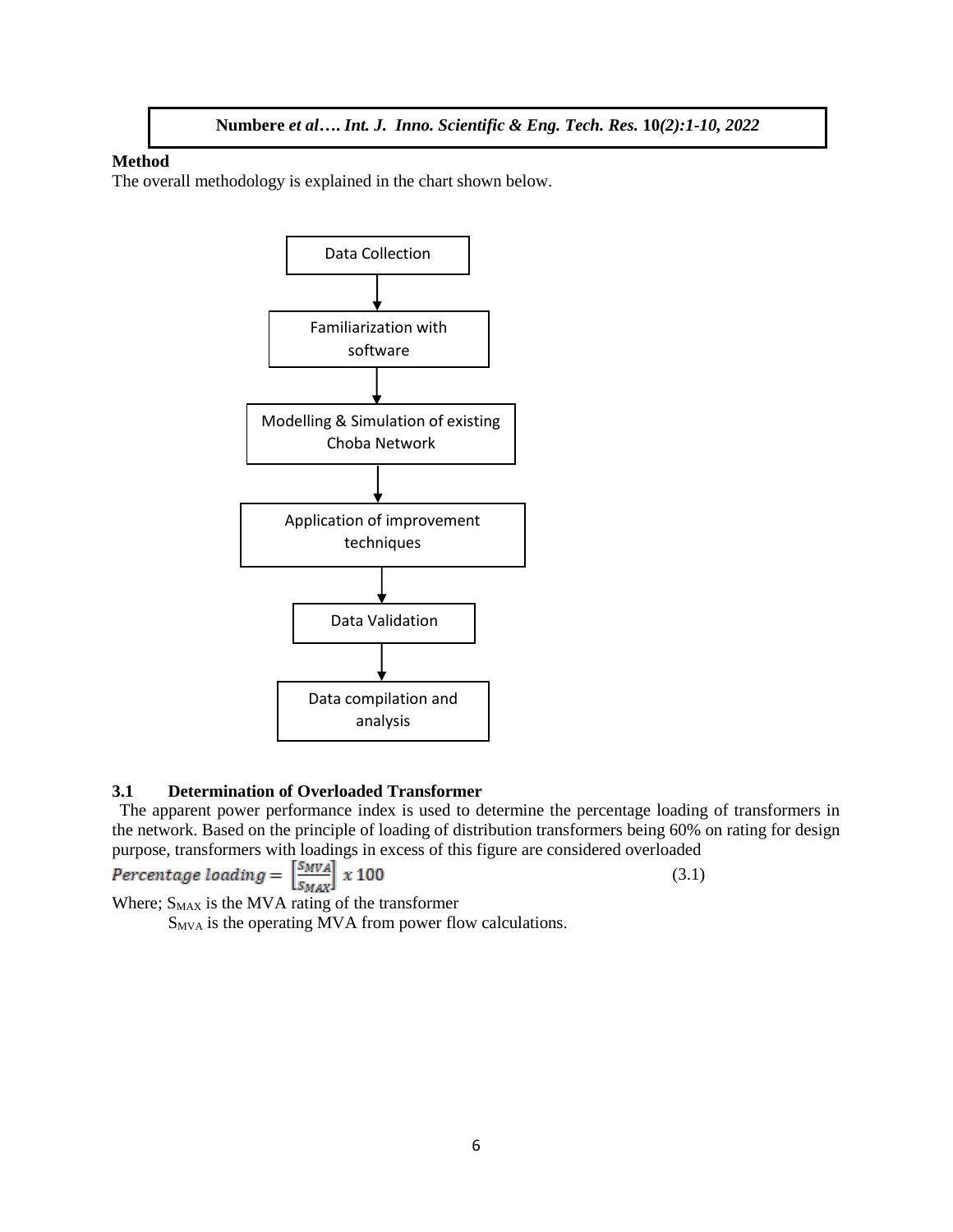| 3.2<br><b>Determination of Percentage Voltage Regulation</b>                              |       |  |
|-------------------------------------------------------------------------------------------|-------|--|
| Voltage drop, $V = IZ$                                                                    | (3.2) |  |
| End Voltage, $V_{end}$ = Source Voltage, $V_s$ – Voltage drop, V                          |       |  |
| $V_{end} = V_s - V$                                                                       | (3.4) |  |
| Source Voltage-EndVoltage $x$ 100%<br>$Percentage Voltage Regulation =$<br>Source Voltage | (3.5) |  |
| $=\frac{V_s - V_{end}}{x}$ x 100%                                                         | (3.6) |  |

Where;

 $I =$  Current flowing through the feeder  $Z =$  Impedance of the feeder  $V =$  Voltage drop of the feeder  $V_s$  = Voltage at the source  $V_{\text{end}}$  = Voltage at the end

#### **1V RESULTS AND DISCUSION**



**Figure 4.1: Presentation of the existing State of Choba 11kV/0.415V Distribution Network**

Figure 4.1 gives the single line diagram of the present condition of the Choba 11kV/0.415V distribution network, Port Harcourt. The simulation shows that while all other transformers are black, indicating normal loading conditions of not greater than 60%, transformer 16 (Royal Highness) is orange in color, indicating marginal loading condition of 68.18%. Transformers 23 and 25 (Playground and Evergreen) respectively are flagged red, indicating critically loaded conditions of 83.07% and 81.24% respectively. The entire bus bars in the network are flagged in green, indicating a healthy bus bar.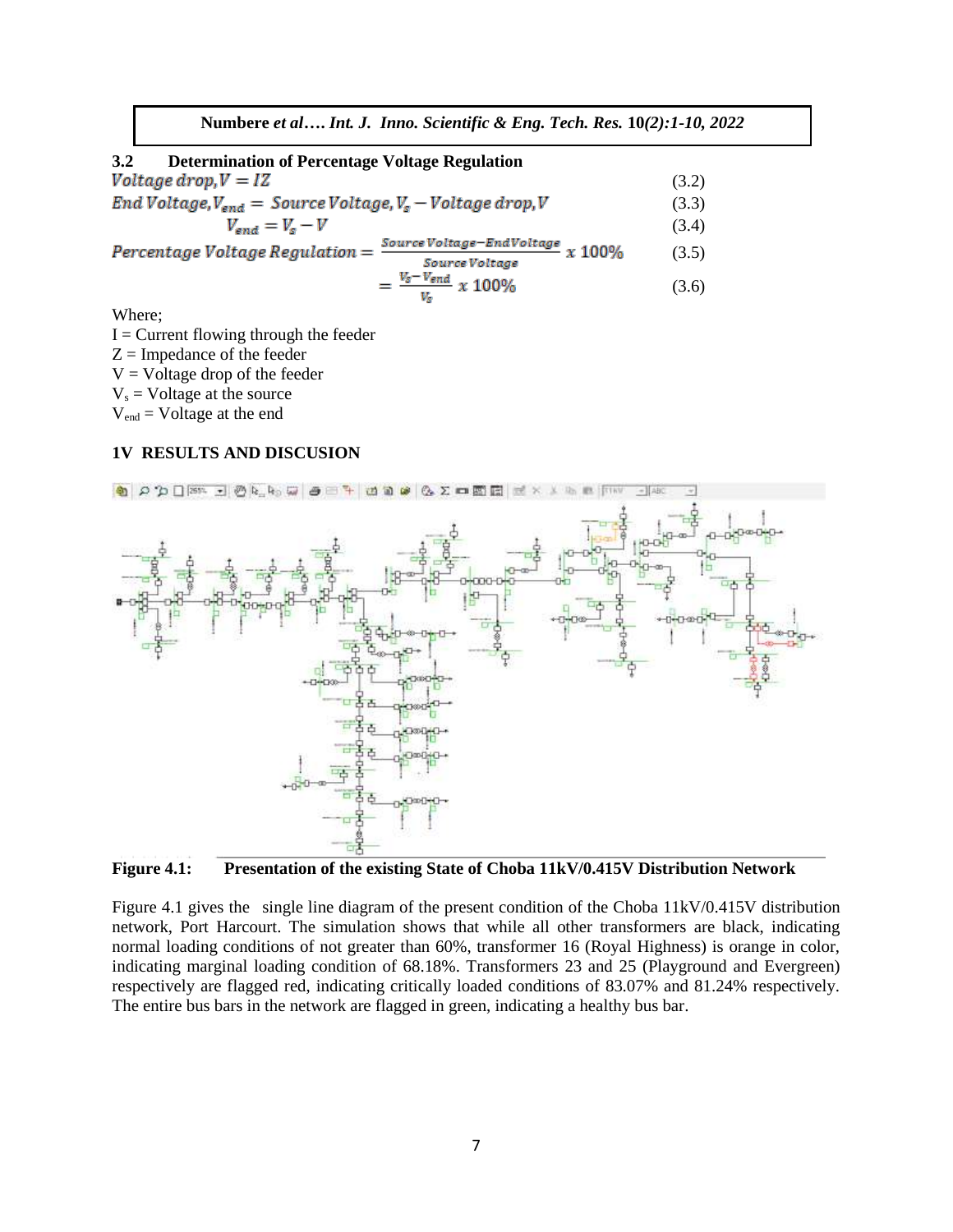

## **Figure 4.2: Graph Showing Present State of Transformer Percentage Loading of Choba 11kV/0.415V Distribution Network**

## **4.1 Comparison of the Improved States of the Overloaded Transformers**

The graph below gives a comparison of the various levels of improvement observed in the distribution.



**Figure 4.3: Comparison of Improved States of the Overloaded Transformers**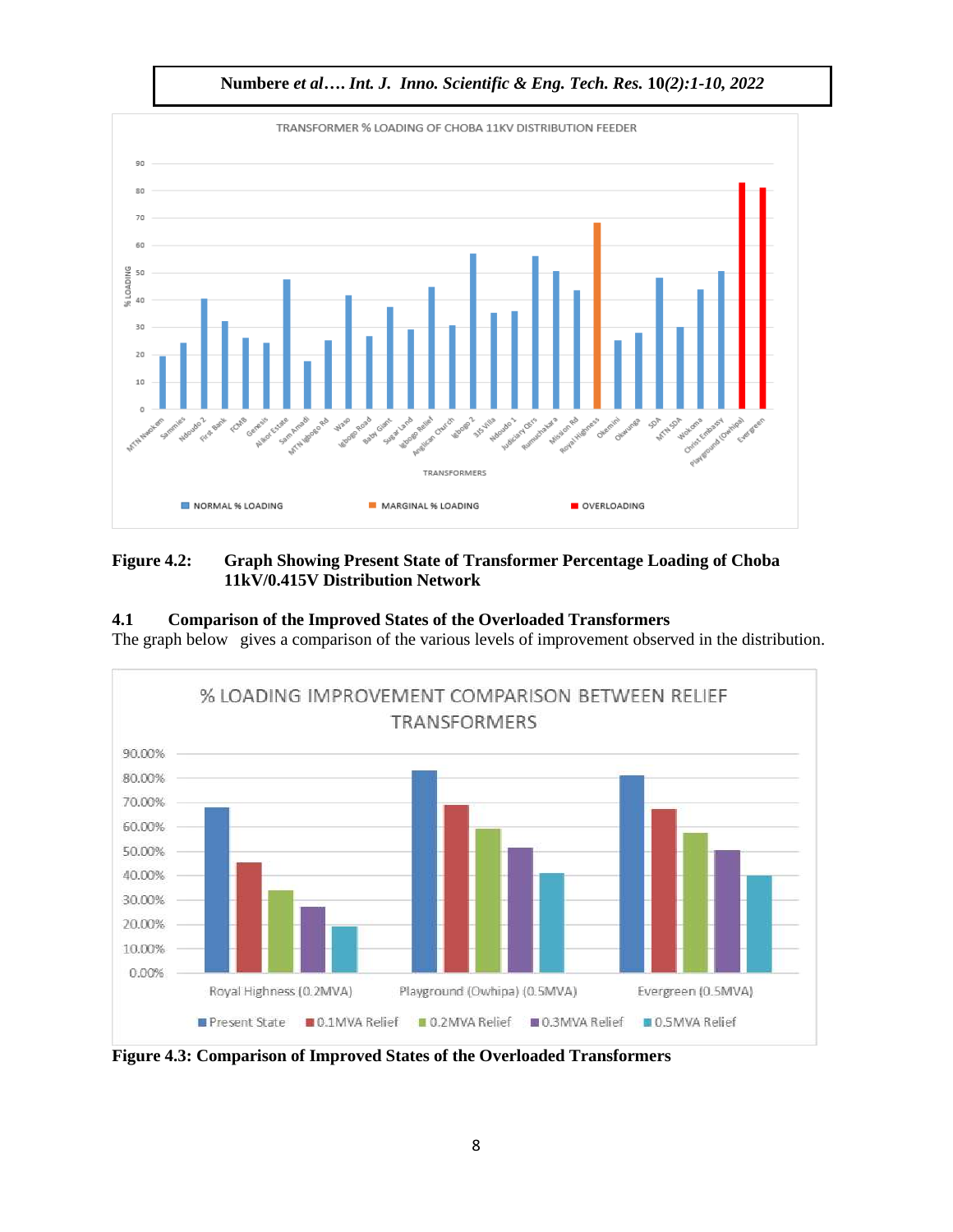Figure 4.3 shows a graph of the improvements on the three overloaded transformers in the network when various standard ratings of transformers are connected as relief at the various points.

The improvements observed were as follows when a 0.5MVA relief transformer was used; 68.2% loading to 19.3% loading, 81.2% to 40.3% and 83.1% to 41.2% for Royal Highness, Evergreen and Playground transformers respectively"

# **4.2 Network Losses**

The graph below shows the comparison of losses observed in the distribution network before and after improvement.



**Figure 4.4: Graph Showing the Losses in the Network**

Figure 4.4 shows a graph of the network's losses. The losses stood at 0.07Mvar before improvement techniques were applied. The losses dropped to 0.05Mvar when a 0.5MVA relief transformer rating was connected at all overloaded points.

# **V CONCLUSION**

This study examined the existing 11/0.415kV electrical distribution network for Choba Community which consists of 44 lines, 30 transformers and 75 buses. The distribution network was modelled in DigSilent PowerFactory software using Newton Raphson's power flow equation. Power flow analysis was conducted for both existing network and modified network. The results were analysed, overloaded transformers and feeders were identified. Transformer loading above 60% are taken as overloading condition. According to the simulation results, the bus bars in the network are all operating within the acceptable standard of percentage voltage regulation of  $\pm$ 5%. The reasons for overloading of a few transformers in the network under study were identified. Relief transformers of various ratings were introduced to improve the network while considering its financial cost implications, having possible future expansions in mind. From the distribution system studies performed, the following improvement such as reduction of transformer loading to 19.3% from 68.2% of the Royal Highness Transformer, 41.2% from 83.1% of the Playground transformer and 40.3% from 81.2% of the Evergreen transformer is obtained.

Based on the findings the upgrading of distribution transformers and feeders, were found to reduce losses and eliminate overloading from the system.